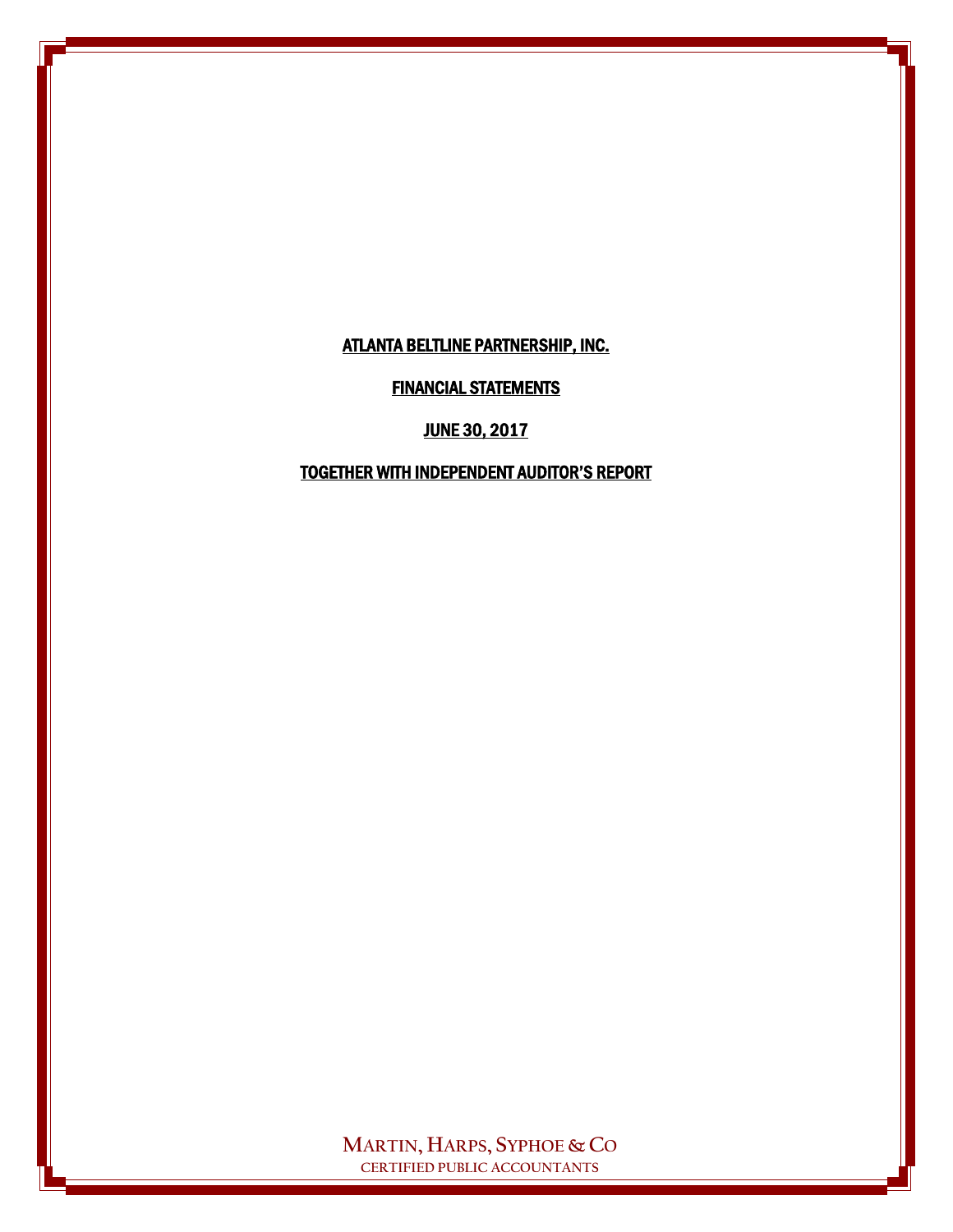# TABLE OF CONTENTS

# JUNE 30, 2017

en de la provincia de la provincia de la provincia de la provincia de la provincia de la provincia de la provi

| <b>Financial Statements:</b>                                                                          |  |
|-------------------------------------------------------------------------------------------------------|--|
|                                                                                                       |  |
|                                                                                                       |  |
|                                                                                                       |  |
|                                                                                                       |  |
| <b>Supplementary Information:</b>                                                                     |  |
|                                                                                                       |  |
| <b>Compliance and Internal Control Report:</b>                                                        |  |
| Independent Auditor's Report on Internal Control Over Financial Reporting And On Compliance And Other |  |

Independent Auditor's Report on Internal Control Over Financial Reporting And On Compliance And Other Matters Based On An Audit Of Financial Statements Performed In Accordance With Government Auditing Standards..............................................................................................................................................12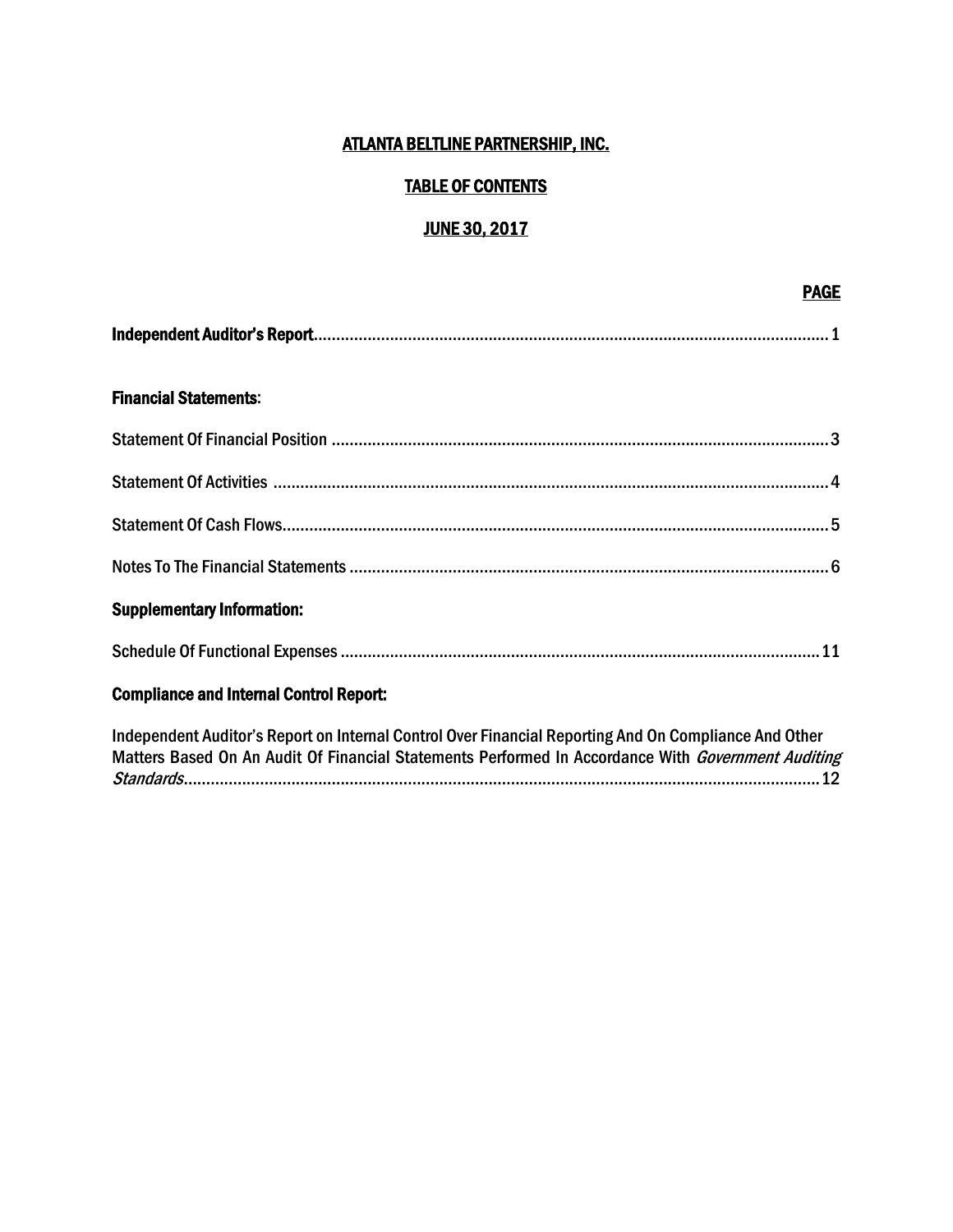

167 TRINITY AVENUE, SW ATLANTA, GEORGIA 30303 (404) 525-3508 OFC (404) 521-3428 FAX

#### INDEPENDENT AUDITOR'S REPORT

To the Board of Directors of Atlanta BeltLine Partnership, Inc.:

We have audited the accompanying financial statements of Atlanta Beltline Partnership, Inc. (a nonprofit organization) (the "Organization"), which comprise the statement of financial position as of June 30, 2017, and the related statements of activities and cash flows for the year then ended and the related notes to the financial statements.

#### Management's Responsibility for the Financial Statements

Management is responsible for the preparation and fair presentation of these financial statements in accordance with principles generally accepted in the United States of America; this includes the design, implementation, and maintenance of internal control relevant to the preparation and fair presentation of financial statements that are free from material misstatement, whether due to fraud or error.

#### Auditor's Responsibility

Our responsibility is to express an opinion on these financial statements based on our audit. We conducted our audit in accordance with auditing standards generally accepted in the United States of America. Those standards require that we plan and perform the audit to obtain reasonable assurance about whether the financial statements are free of material misstatement.

An audit involves performing procedures to obtain audit evidence about the amounts and disclosures in the financial statements. The procedures selected depend on the auditor's judgment, including assessment of risks of material misstatement of the financial statements, whether due to fraud or error. In making those risk assessments, the auditor considers internal control relevant to the entity's preparation and fair presentation of the financial statements in order to design audit procedures that are appropriate in the circumstances, but not for the purpose of expressing an opinion on the effectiveness of the entity's internal control. Accordingly, we express no such opinion. An audit also includes evaluating the appropriateness of accounting policies used and the reasonableness of significant accounting estimates made by management, as well as evaluating the overall presentation of the financial statements.

We believe that the audit evidence we have obtained is sufficient and appropriate to provide a basis for our audit opinion.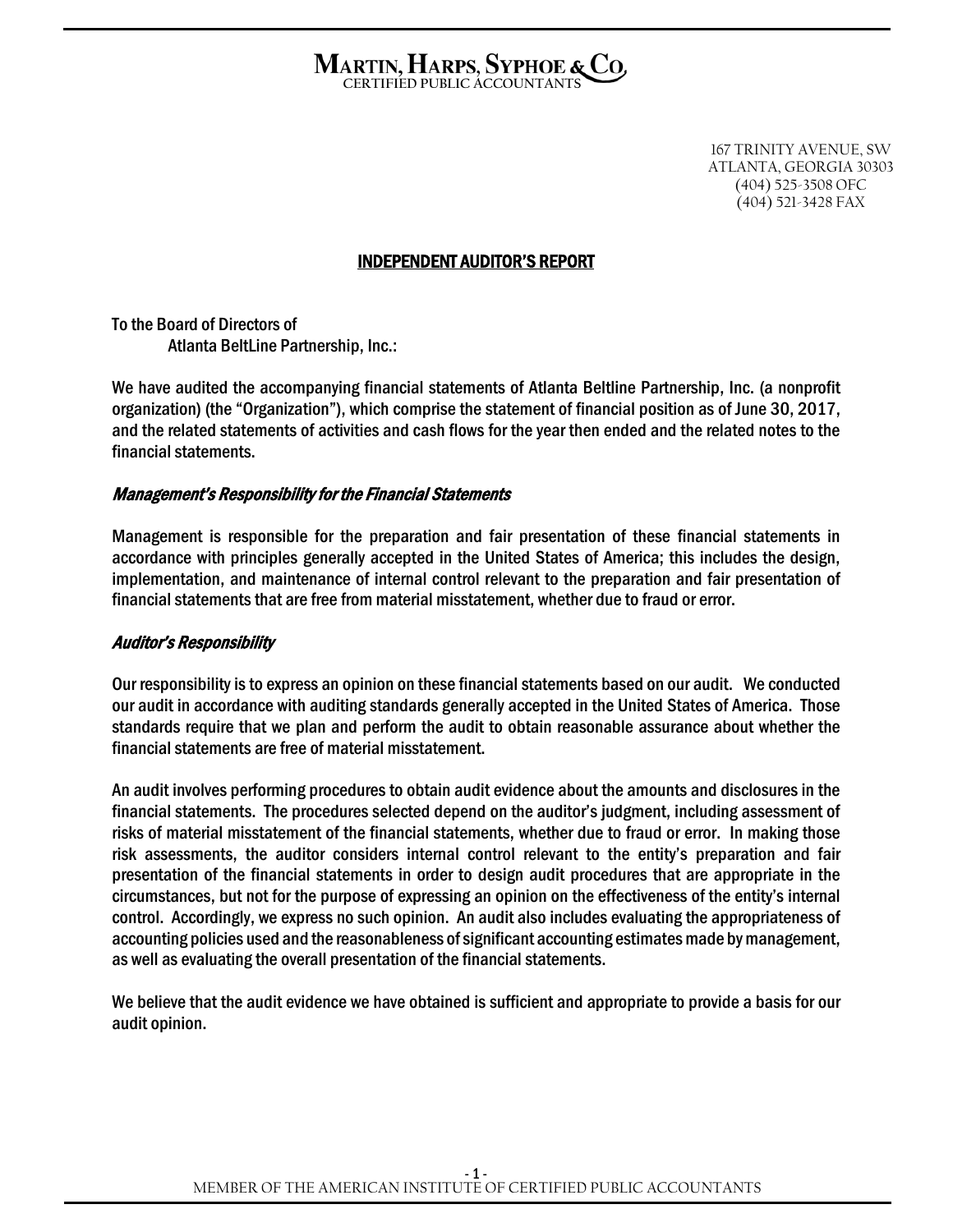#### INDEPENDENT AUDITOR'S REPORT (Continued)

#### **Opinion**

In our opinion, the financial statements referred to above present fairly, in all material respects, the financial position of Atlanta Beltline Partnership, Inc. as of June 30, 2017, and the changes in its net assets and its cash flows for the year then ended in conformity with accounting principles generally accepted in the United States of America.

#### Other Matters

#### Other information

Our audit was conducted for the purpose of forming an opinion on the financial statements as a whole. The schedule of functional expenses is presented for purposes of additional analysis and is not a required part of the financial statements. Such information is the responsibility of management and was derived from and relates directly to the underlying accounting and other records used to prepare the financial statements. The information has been subjected to the auditing procedures applied in the audit of the financial statements and certain additional procedures, including comparing and reconciling such information directly to the underlying accounting and other records used to prepare the financial statements or to the financial statements themselves, and other additional procedures in accordance with auditing standards generally accepted in the United States of America. In our opinion, the information is fairly stated in all material respects in relation to the financial statements as a whole.

#### Other Reporting Required by Govemment Auditing Standards

In accordance with *Government Auditing Standards*, we have also issued our report dated December 6, 2017, on our consideration with certain provisions of laws, regulations, contracts, and grant agreements and other matters. The purpose of that report is to describe the scope of our testing of internal control over financial reporting and compliance and the results of that testing, and not to provide an opinion on internal control over financial reporting or on compliance. That report is an integral part of an audit performed in accordance with *Government Auditing Standards* in considering the Organization's internal control over financial reporting and compliance.

Martin Hayrs Syphere &.

Atlanta, Georgia December 6, 2017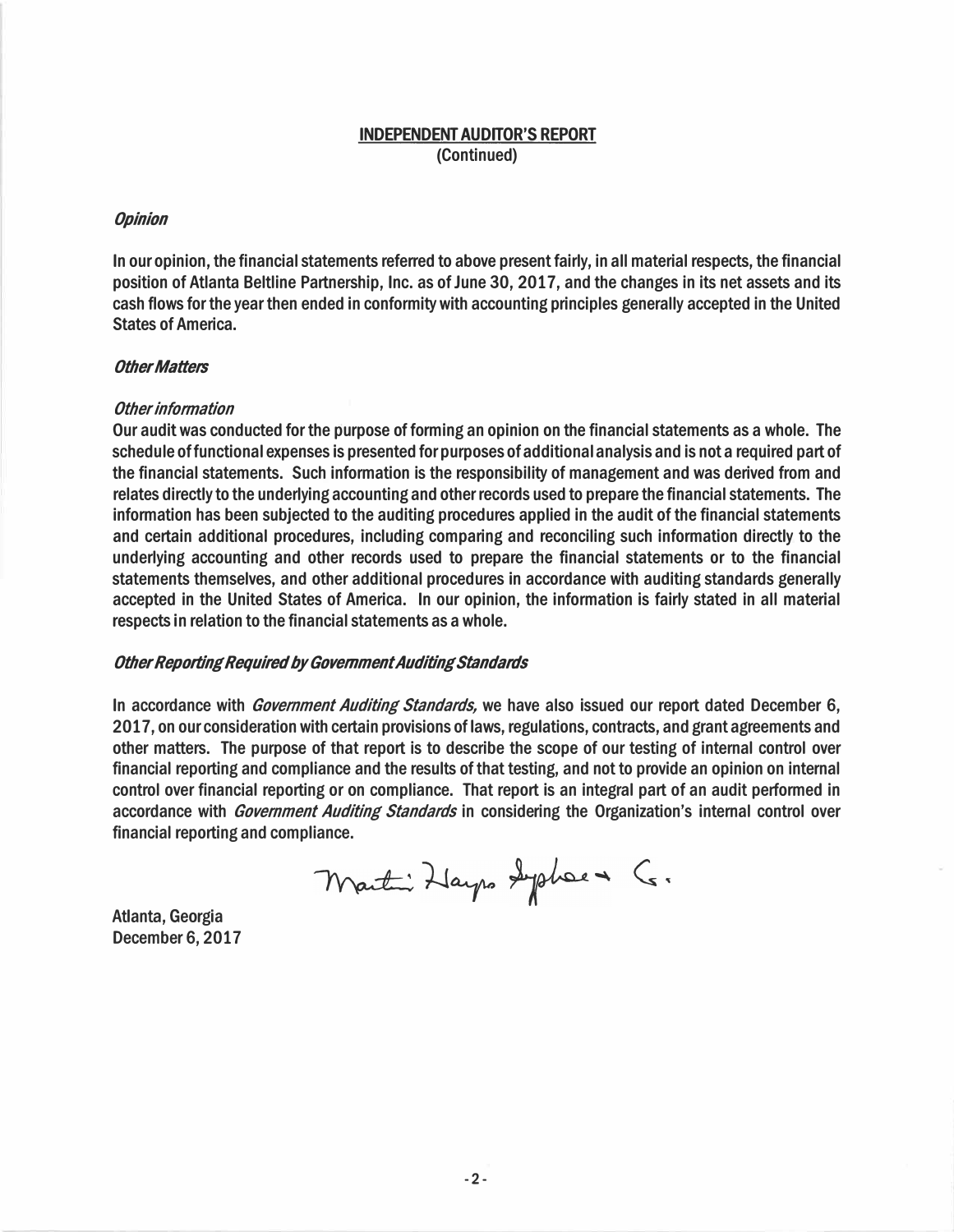# STATEMENT OF FINANCIAL POSITION

JUNE 30, 2017

| <b>ASSETS</b>                                           |    |           |
|---------------------------------------------------------|----|-----------|
| <b>Cash and cash equivalents</b>                        | \$ | 6,351,850 |
| <b>Prepaid expenses</b>                                 |    | 17,499    |
| <b>Accounts receivable</b>                              |    | 9,925     |
| Due from related parties                                |    | 4,470     |
| <b>Security deposit</b>                                 |    | 6,808     |
| Pledges receivable, net (Note 2)                        |    | 303,073   |
| Other assets                                            |    | 11,583    |
| Fixed assets, net (Note 3)                              |    | 576,840   |
| <b>TOTAL ASSETS</b>                                     | \$ | 7,282,048 |
| <b>LIABILITIES AND NET ASSETS</b><br><b>LIABILITIES</b> |    |           |
| <b>Accounts payable</b>                                 | S  | 3,335,821 |
| <b>Accrued expenses</b>                                 |    | 2,686     |
| <b>Rent liability</b>                                   |    | 4,671     |
| <b>Deferred revenue</b>                                 |    | 278,444   |
| <b>TOTAL LIABILITIES</b>                                |    | 3,621,622 |
| <b>NET ASSETS</b>                                       |    |           |
| <b>Unrestricted</b>                                     |    | 1,130,416 |
| <b>Temporarily restricted (Note 5)</b>                  |    | 2,530,010 |
| <b>TOTAL NET ASSETS</b>                                 |    | 3,660,426 |
| <b>TOTAL LIABILITIES AND NET ASSETS</b>                 | \$ | 7,282,048 |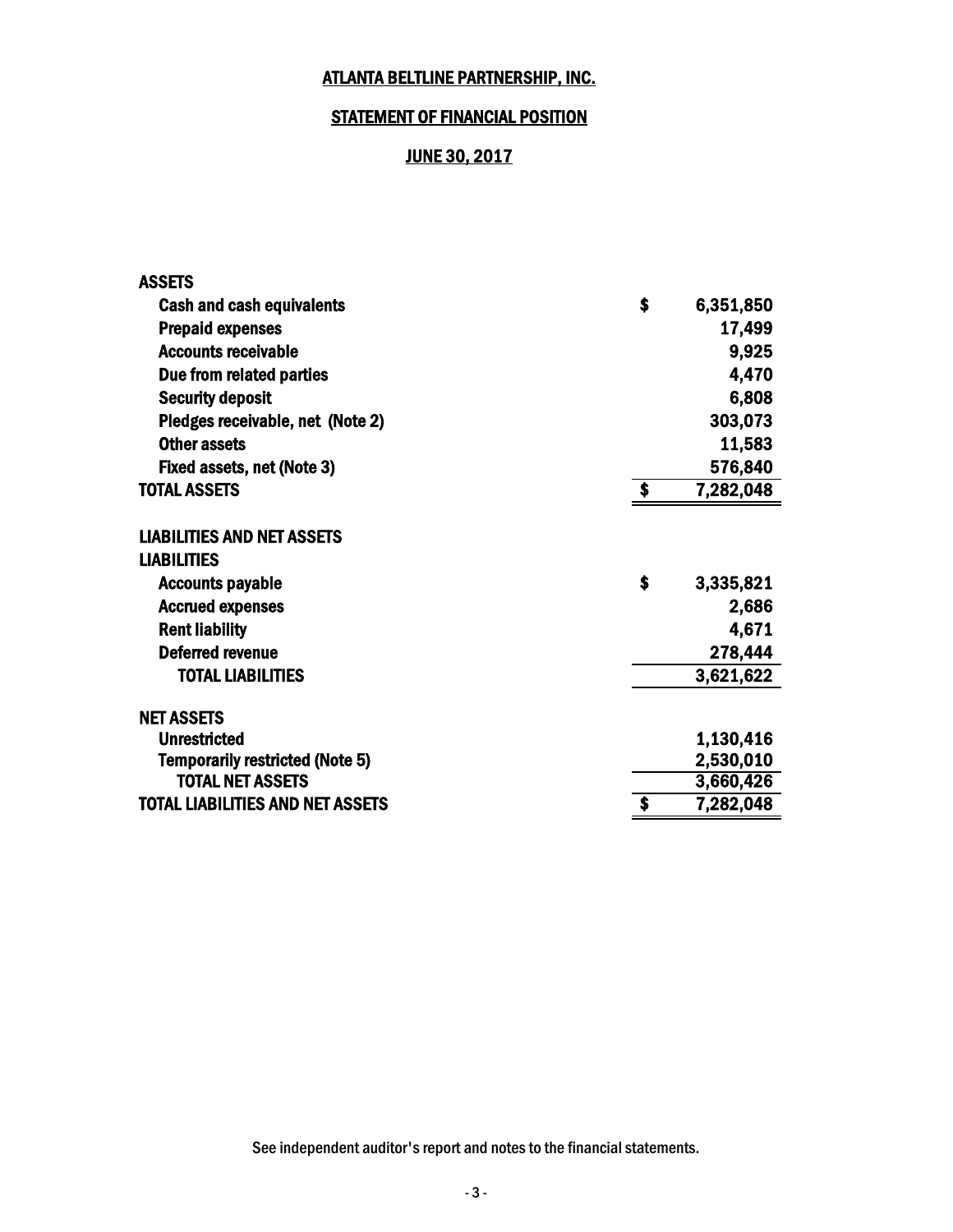# STATEMENT OF ACTIVITIES

# FOR THE YEAR ENDED JUNE 30, 2017

|                                                      | <b>Temporarily</b>  |                   |    |               |  |  |
|------------------------------------------------------|---------------------|-------------------|----|---------------|--|--|
|                                                      | <b>Unrestricted</b> | <b>Restricted</b> |    | <b>Totals</b> |  |  |
| <b>PUBLIC SUPPORT</b>                                |                     |                   |    |               |  |  |
| <b>Capital campaign contributions</b>                |                     | \$<br>32,294      | \$ | 32,294        |  |  |
| <b>Annual campaign contributions</b>                 | 484,080             | 1,050,763         |    | 1,534,843     |  |  |
| <b>In-kind contributions</b>                         | 544,526             |                   |    | 544,526       |  |  |
| <b>Total public support</b>                          | 1,028,606           | 1,083,057         |    | 2,111,663     |  |  |
| <b>REVENUE</b>                                       |                     |                   |    |               |  |  |
| <b>Program revenue</b>                               | 150,798             |                   |    | 150,798       |  |  |
| <b>Investment income</b>                             | 14,747              |                   |    | 14,747        |  |  |
| <b>Fundraising, net</b>                              | 301,947             |                   |    | 301,947       |  |  |
| Merchandise sales, net                               | 8,585               |                   |    | 8,585         |  |  |
| <b>Other income</b>                                  | 505,439             |                   |    | 505,439       |  |  |
| <b>Total revenue</b>                                 | 981,516             |                   |    | 981,516       |  |  |
| <b>Total public support and revenue</b>              | 2,010,122           | 1,083,057         |    | 3,093,179     |  |  |
| Net assets released from restrictions -              |                     |                   |    |               |  |  |
| <b>Satisfaction of program restrictions (Note 5)</b> | 6,432,518           | (6,432,518)       |    |               |  |  |
| <b>EXPENSES</b>                                      |                     |                   |    |               |  |  |
| <b>Program services:</b>                             |                     |                   |    |               |  |  |
| <b>Engage the Public</b>                             | 989,219             |                   |    | 989,219       |  |  |
| <b>Empower the Residents</b>                         | 160,559             |                   |    | 160,559       |  |  |
| <b>Enable the Project</b>                            | 6,005,226           |                   |    | 6,005,226     |  |  |
| <b>Total program expenses</b>                        | 7,155,004           |                   |    | 7,155,004     |  |  |
| <b>Supporting services:</b>                          |                     |                   |    |               |  |  |
| <b>Management and general</b>                        | 644,212             |                   |    | 644,212       |  |  |
| <b>Fundraising</b>                                   | 627,506             |                   |    | 627,506       |  |  |
| <b>Total supporting services</b>                     | 1,271,718           |                   |    | 1,271,718     |  |  |
| <b>Total expenses</b>                                | 8,426,722           |                   |    | 8,426,722     |  |  |
| <b>CHANGE IN NET ASSETS</b>                          | 15,918              | (5,349,461)       |    | (5, 333, 543) |  |  |
| NET ASSETS, BEGINNING OF YEAR                        | 1,114,498           | 7,879,471         |    | 8,993,969     |  |  |
| <b>NET ASSETS, END OF YEAR</b>                       | 1,130,416<br>\$     | \$<br>2,530,010   | \$ | 3,660,426     |  |  |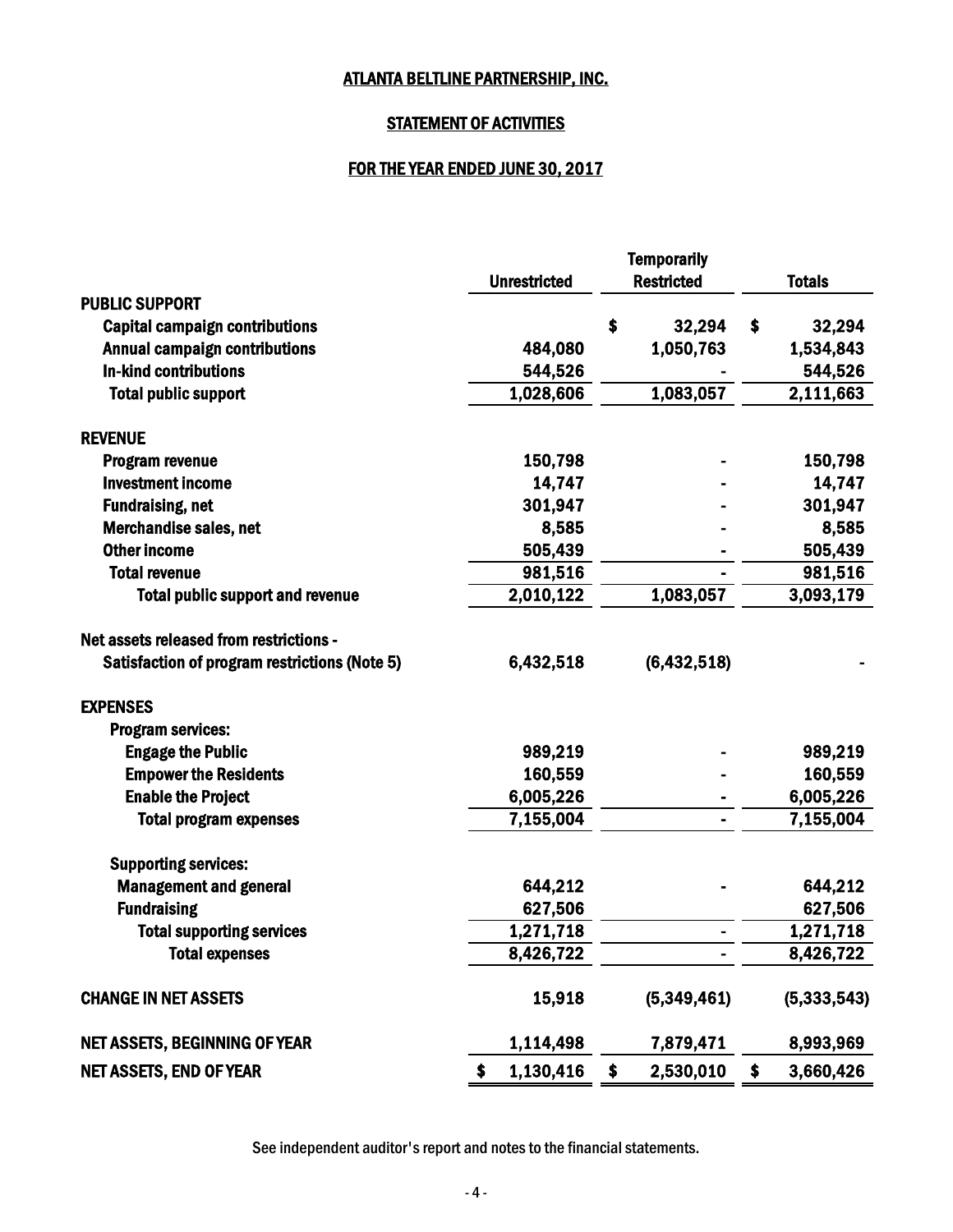### STATEMENT OF CASH FLOWS

# FOR THE YEAR ENDED JUNE 30, 2017

| <b>CASH FLOWS FROM OPERATING ACTIVITIES:</b>         |                             |             |
|------------------------------------------------------|-----------------------------|-------------|
| <b>Change in net assets</b>                          | \$                          | (5,333,543) |
| ADJUSTMENTS TO RECONCILE NET ASSETS TO NET           |                             |             |
| <b>CASH PROVIDED BY OPERATING ACTIVITIES -</b>       |                             |             |
| <b>Depreciation and amortization</b>                 |                             | 116,998     |
| (Increase) decrease in assets:                       |                             |             |
| <b>Prepaid expenses</b>                              |                             | 9,896       |
| <b>Accounts receivable</b>                           |                             | (6, 400)    |
| <b>Security deposit</b>                              |                             | (555)       |
| <b>Pledges receivable</b>                            |                             | 3,013,646   |
| <b>Other assets</b>                                  |                             | (135)       |
| Increase (decrease) in liabilities:                  |                             |             |
| <b>Accounts payable</b>                              |                             | 2,846,202   |
| <b>Accrued expenses</b>                              |                             | (13, 803)   |
| <b>Deferred revenue</b>                              |                             | 113,439     |
| <b>Rent liabilities</b>                              |                             | 4,671       |
| <b>Total adjustments</b>                             |                             | 6,083,959   |
| NET CASH PROVIDED BY OPERATING ACTIVITIES            |                             | 750,416     |
| <b>CASH FLOWS FROM INVESTING ACTIVITIES:</b>         |                             |             |
| <b>Furniture and equipment purchases</b>             |                             | (820)       |
| <b>Leasehold improvement purchases</b>               |                             | (273, 822)  |
| Donated services/materials - furniture and equipment |                             | (107, 500)  |
| Donated services/materials - leasehold improvements  |                             | (113,500)   |
| <b>NET CASH USED IN INVESTING ACTIVITIES</b>         |                             | (495, 642)  |
| <b>NET INCREASE IN CASH</b>                          |                             | 254,774     |
| <b>CASH AT BEGINNING OF YEAR</b>                     |                             | 6,097,076   |
| <b>CASH AT END OF YEAR</b>                           | $\overline{\boldsymbol{s}}$ | 6,351,850   |
| <b>Supplemental information:</b>                     |                             |             |
| <b>Non-cash contributions</b>                        | \$                          | 119,759     |
| Non-cash contributions in exchange for sponsorships  | \$                          | 180,994     |
| <b>Inkind contributions</b>                          | \$                          | 243,773     |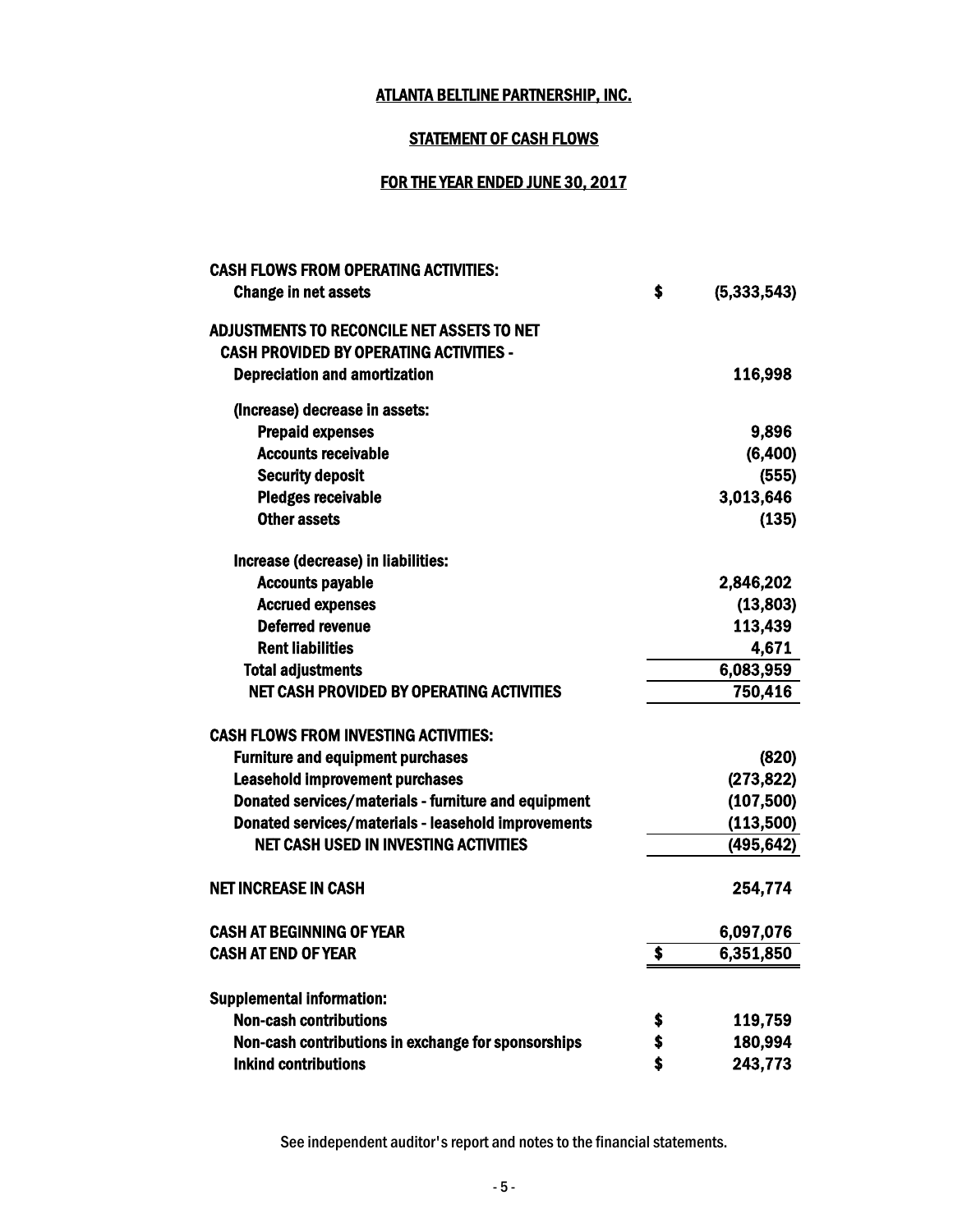#### NOTES TO THE FINANCIAL STATEMENTS

# JUNE 30, 2017

### 1. SUMMARY OF ORGANIZATION, SIGNIFICANT ACCOUNTING POLICIES AND OTHER MATTERS

The accompanying financial statements include the accounts of Atlanta BeltLine Partnership, Inc. (the "Organization" or the "BeltLine"). The Organization's financial statements have been prepared in accordance with standards of accounting and reporting established for nonprofit organizations. The significant accounting policies followed by the Organization are described below:

### A. Organization

Atlanta BeltLine Partnership, Inc., formerly BeltLine Partnership, Inc. and previously operated as Friends of the Belt Line, Inc. was organized effective June 30, 2005, as a non-profit corporation. The mission of the Organization is to fulfill, protect, and preserve the Atlanta BeltLine vision by raising funds and building partnerships that enable the Atlanta BeltLine project (the "BeltLine"), engage the public, and empower residents in surrounding neighborhoods.

#### B. Basis of Accounting

The financial statements of the Organization have been prepared on the accrual basis of accounting.

### C. Basis of Presentation

The Organization adheres to FASB ASC Nonprofit Classification of Net Assets topic and the FASB ASC Nonprofit Revenue and Disclosure topic. Under these financial standards, the Organization is required to report information regarding its financial position and activities according to three classes of net assets: unrestricted net assets, temporarily restricted net assets, and permanently restricted net assets. At June 30, 2017, the Organization had no permanently restricted net assets.

#### D. Contributions and Pledges Receivable

Contributions are recognized as revenue when a donor makes a pledge that is, in substance, unconditional. Contributions that are restricted by the donor are reported as increases in unrestricted net assets if the restrictions expire in the fiscal year in which the contributions are reported. Conditional pledges are recognized when the conditions on which they depend are substantially met. Receivables due in future years are reflected at discounts. This is done to present the receivables at the estimated present value of future cash flows.

#### E. Fixed Assets

Fixed asset purchases are recorded at cost and donations at fair market value. The Organization capitalizes fixed asset purchases greater than \$5,000. Depreciation is computed on a straight-line basis over estimated useful lives of five to seven years.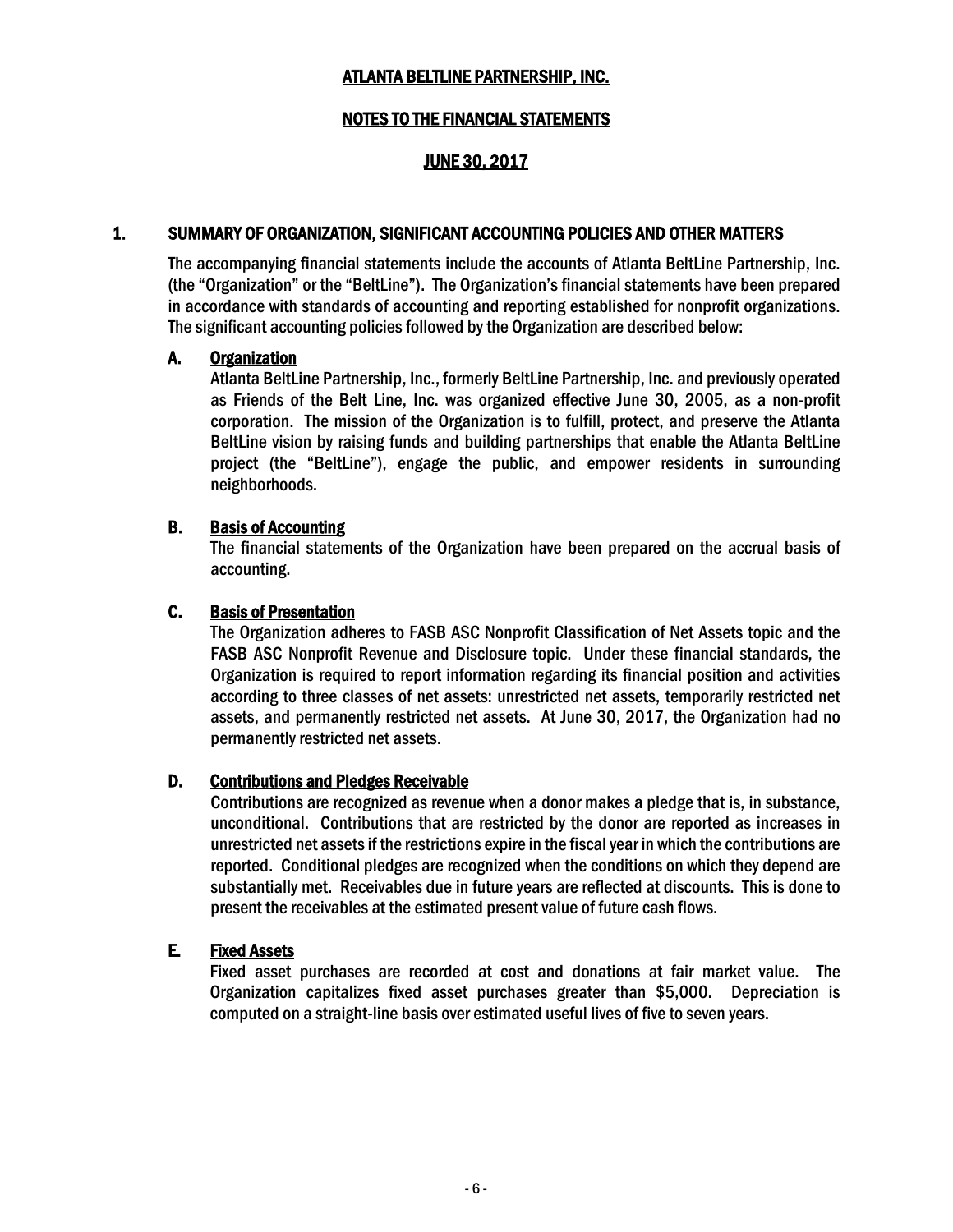#### NOTES TO THE FINANCIAL STATEMENTS

# JUNE 30, 2017

# 1. SUMMARY OF ORGANIZATION, SIGNIFICANT ACCOUNTING POLICIES AND OTHER MATTERS (Continued)

#### F. Income Taxes

The Organization is exempt from federal income tax pursuant to Internal Revenue Code Section 501(c)(3). Donations to the Organization qualify for charitable contribution deductions.

The Organization has evaluated its tax positions and management is of the opinion that material tax positions taken would more likely than not be sustained by examination. As of June 30, 2017, the Organization's tax years 2014 and later remain subject to examination by taxing authorities.

#### G. Donated Property, Services and Materials

Donated property, materials and services are reflected in the statements as contributions at their estimated fair market value at the date of donation.

#### H. Expense Allocation

The costs of providing various programs and other activities have been summarized on a functional basis in the statement of activities and in the schedule of functional expenses. Certain of these costs have been allocated among the programs and supporting services benefited.

#### I. Management Estimates

The preparation of financial statements in conformity with generally accepted accounting principles requires management to make estimates and assumptions that affect the reported amounts of assets and liabilities at the date of the financial statements and the reported amounts of revenues and expenses during the reporting period. Actual results could differ from those estimates.

#### J. Fair Value of Financial Instruments

The carrying value of assets and liabilities meeting the definition of financial instruments approximates fair value.

#### 2. PLEDGES RECEIVABLE

Unconditional pledges receivable at June 30, 2017 are as follows:

Pledges receivable expected to be collected in:

 $\textsf{Less}$  than one year  $\textsf{5}$  303,088

Management has determined that these amounts are fully collectible; therefore, no allowance for uncollectible pledges is considered necessary.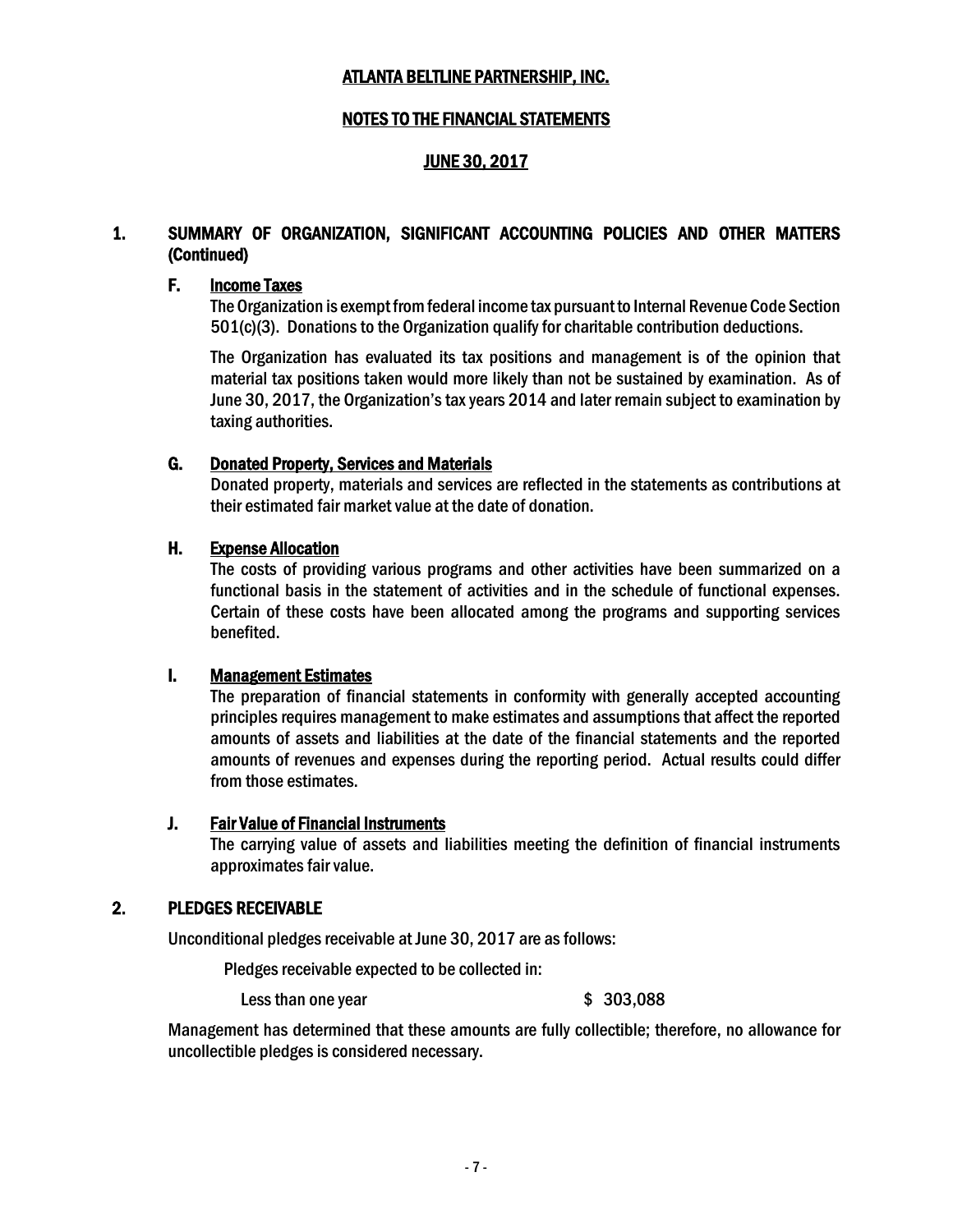#### NOTES TO THE FINANCIAL STATEMENTS

# JUNE 30, 2017

#### 3. FIXED ASSETS

Fixed assets consisted of the following at June 30, 2017:

| <b>Vehicles</b>                | S | 165,612   |
|--------------------------------|---|-----------|
| <b>Furniture</b>               |   | 132,195   |
| Equipment                      |   | 33,477    |
| <b>Leasehold improvements</b>  |   | 449,516   |
| Leasehold improvements - CIP   |   | 8,620     |
|                                |   | 789,420   |
| Less: accumulated depreciation |   | (212,580) |
| Net property and equipment     |   | 576,840   |

# 4. OPERATING LEASES

 The Organization leases facility space under an operating lease. The original lease was effective September 1, 2016 for a 60-month period. A first amendment to the lease takes effect in December 2017 and extends the lease term through 2023. Future minimum lease payments under leases having remaining non-cancelable terms in excess of one year at June 30, 2017 are as follows:

| Fiscal years ending June 30, | Minimum lease payments |
|------------------------------|------------------------|
| 2018                         | 78,586<br>S            |
| 2019                         | 84,610                 |
| 2020                         | 87,148                 |
| 2021                         | 89,763                 |
| 2022                         | 92,455                 |
| 2023                         | 70,890                 |

#### 5. TEMPORARILY RESTRICTED NET ASSETS AND RELEASES

Temporarily restricted net assets as of June 30, 2017 are available for the following purposes and/or periods:

| Capital campaign – land and trails |  | \$1,378,699 |
|------------------------------------|--|-------------|
| Other special projects             |  | 1,151,311   |
|                                    |  | \$2,530,010 |

Net assets released from restriction during the period for trails, program services and other special projects amounted to \$6,432,518.

#### 6. RELATED PARTY TRANSACTIONS

Related party transactions during the period included the following:

- a) The Organization carried pledges receivable in connection with various related parties approximating \$7,611 at June 30, 2017.
- b) The Organization received pledges, contributions and in-kind services associated with related parties representing \$216,792 of its financial support.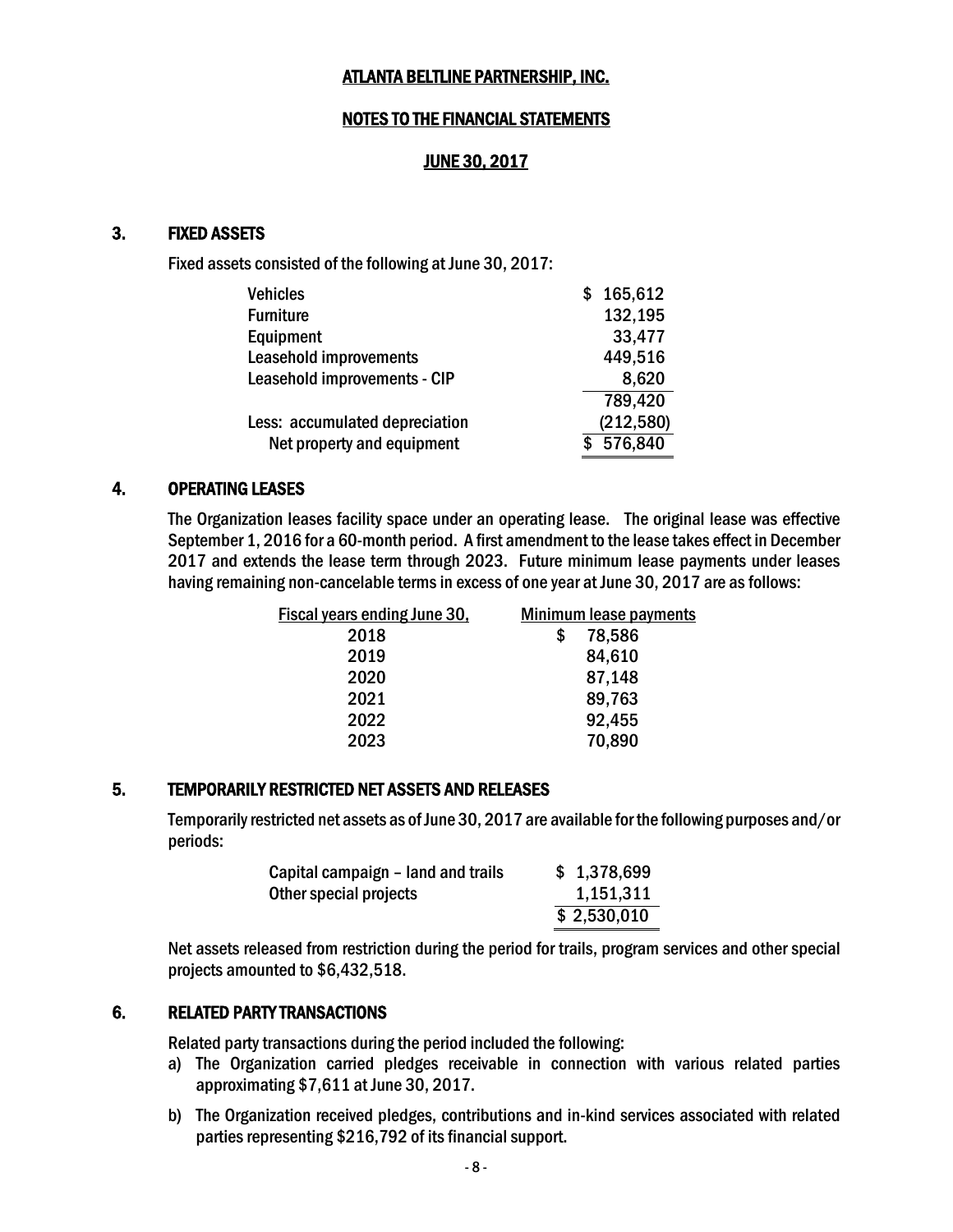#### NOTES TO THE FINANCIAL STATEMENTS

# JUNE 30, 2017

#### 7. COMMITMENTS

 The Organization, from time to time, will commit and allocate funds pursuant to efforts contemplated by Atlanta Beltline, Inc. for the benefit of the Atlanta Beltline project.

### 8. CONCENTRATIONS OF RISK

- a) Financial instruments that potentially subject the Organization to concentrations of credit risk consist principally of pledges and cash/cash equivalent accounts in financial institutions. Cash deposits exceeding federally insured limits totaled \$6.1mm at June 30, 2017. The Organization does not believe that it is exposed to any significant risk in connection with its cash and cash equivalents balances.
- b) The Organization depends heavily on contributions for its support and revenue. The ability for certain contributors of the Organization to continue giving amounts may be dependent upon current and future overall economic conditions. While the Organization's Board of Directors believes the Organization has the resources to continue its programs, its ability to do so and the extent to which it continues, may be dependent on the above factors.

### 9. FAIR VALUE MEASUREMENTS

The Organization's estimates of fair value for financial assets and liabilities are based on the framework established in Accounting Standards Codification (ASC) Topic 820. The topic provides a single definition of fair value and requires enhanced disclosures about assets and liabilities measured at fair value. The topic establishes a hierarchal framework for disclosing the observability of the inputs utilized in measuring assets and liabilities at fair value. The three levels defined by the topic and examples of each level are as follows:

Level 1 – Observable inputs that reflect unadjusted quoted prices for identical assets or liabilities in active markets that the Organization has the ability to access at the measurement date.

Level 2 – Observable inputs such as quoted prices for similar instruments and quoted prices in markets that are not active, and inputs that are directly observable or can be corroborated by observable market data. The types of assets and liabilities included in Level 2 are typically either comparable to actively traded securities or contracts, such as treasury securities with pricing interpolated from recent trades of similar securities, or priced with models using highly observable inputs, such as commodity options priced using observable forward prices and volatilities.

Level 3 – Significant inputs to pricing have little or no observability as of the reporting date. The types of assets and liabilities included in Level 3 are those with inputs requiring significant management judgment or estimation, such as the complex and subjective models and forecasts used to determine the fair value of financial instruments.

The Organization's assets and liabilities that are measured at fair value on a recurring basis as of June 30, 2017 include cash and cash equivalents of \$6,351,850, classified as Level 1 and pledges receivable of \$303,073 classified as Level 3 within the FASB ASC Topic 820 hierarchy. The Organization does not have any assets or liabilities classified as Level 2 within the hierarchy.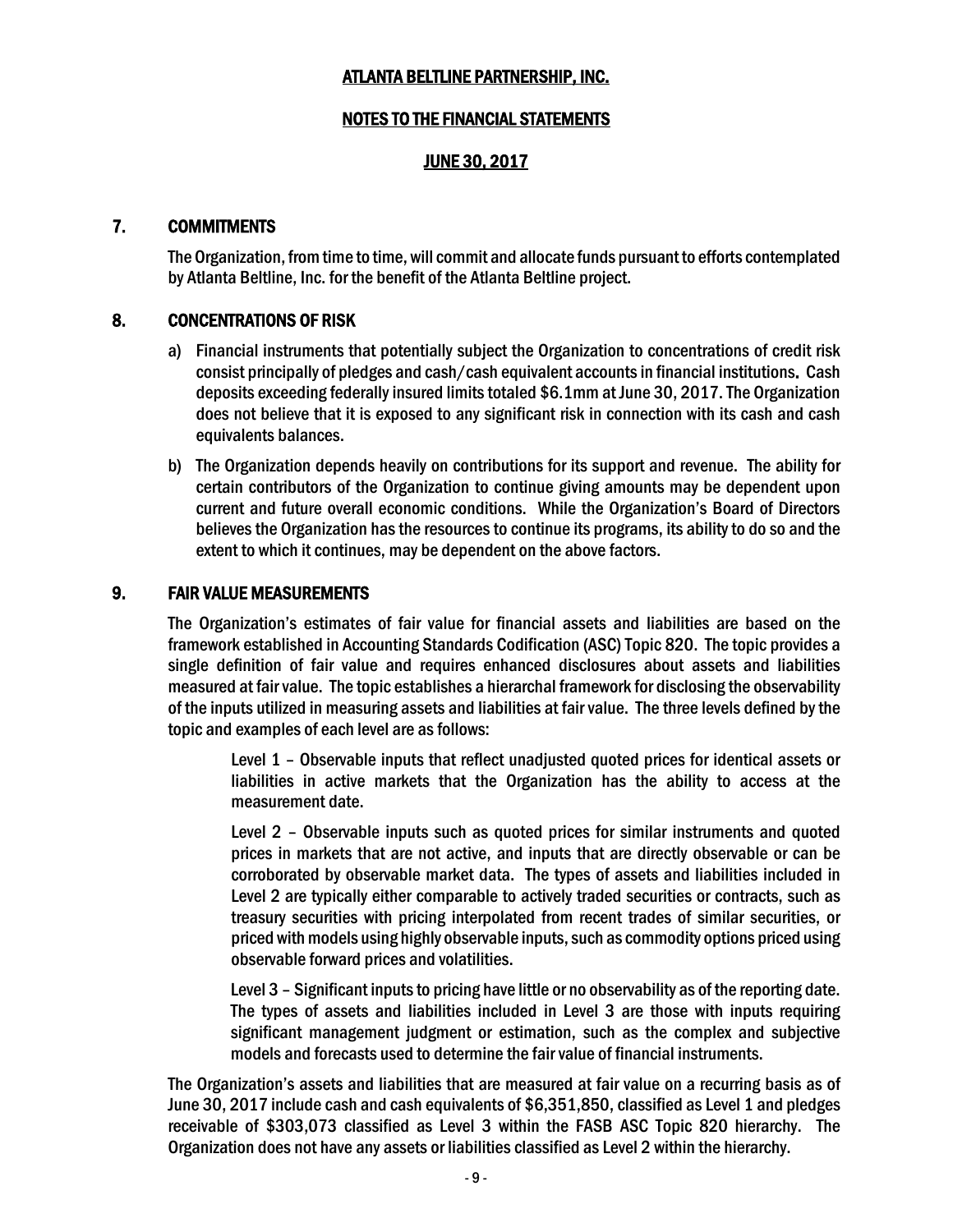#### NOTES TO THE FINANCIAL STATEMENTS

### JUNE 30, 2017

# 10. SUBSEQUENT EVENT

Management evaluated activity of the Organization through December 6, 2017 (the date the Financial Statements were available to be issued) and concluded that no subsequent event occurred that would require recognition in the financial statements or disclosure in the Notes to the Financial Statements.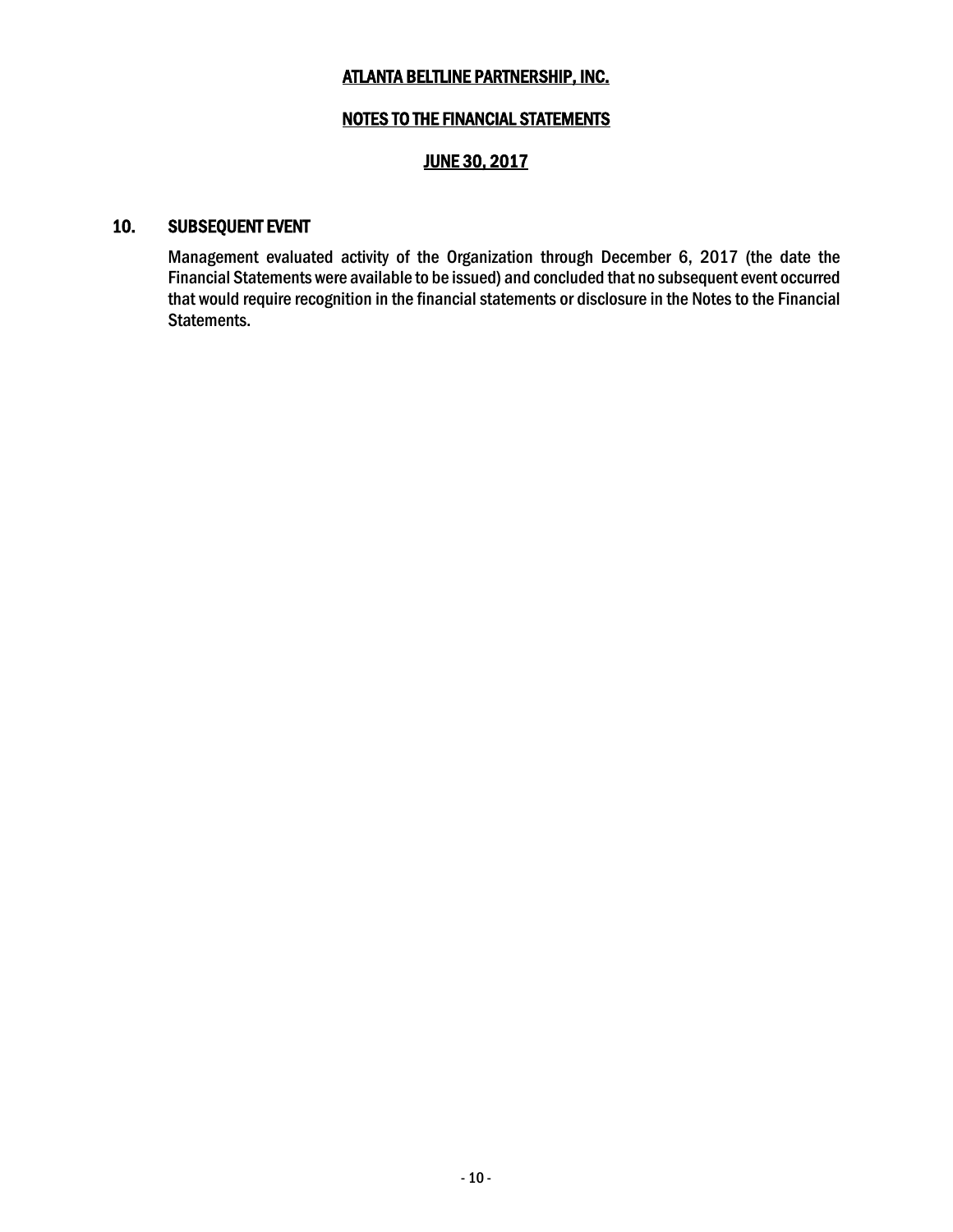**SUPPLEMENTARY INFORMATION**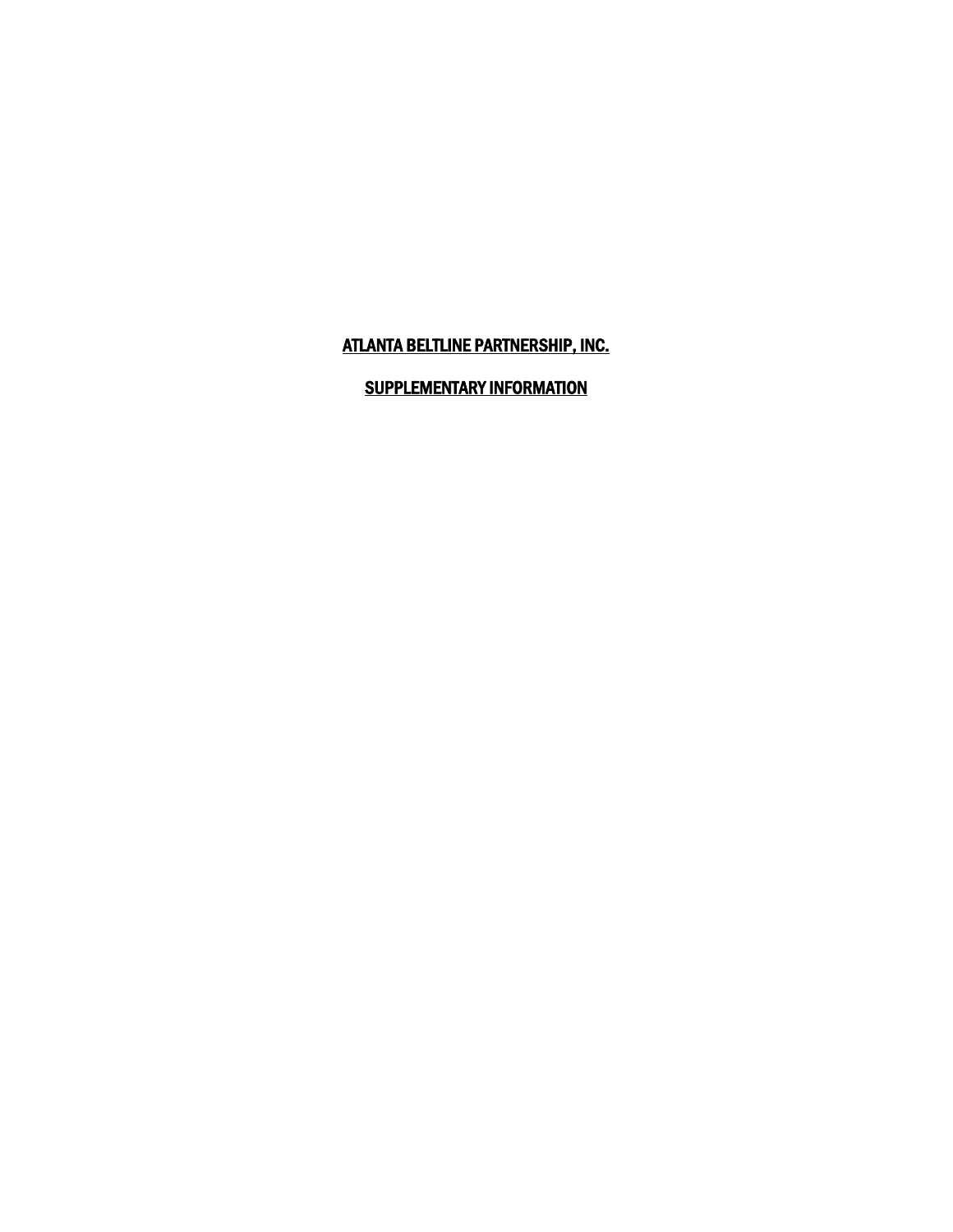#### SCHEDULE OF FUNCTIONAL EXPENSES

#### FOR THE YEAR ENDED JUNE 30, 2017

|                                         | <b>Program Services</b> |                               |                                   |        |    |                                |      |                                                   | <b>Supporting Services</b> |                         |    |                                |   |                                                      |               |
|-----------------------------------------|-------------------------|-------------------------------|-----------------------------------|--------|----|--------------------------------|------|---------------------------------------------------|----------------------------|-------------------------|----|--------------------------------|---|------------------------------------------------------|---------------|
|                                         |                         | "Engage" the<br><b>Public</b> | "Empower" the<br><b>Residents</b> |        |    | "Enable" the<br><b>Project</b> |      | <b>Total</b><br><b>Program</b><br><b>Services</b> |                            | Management<br>& General |    | "Enable"<br><b>Fundraising</b> |   | <b>Total</b><br><b>Supporting</b><br><b>Services</b> | <b>Totals</b> |
| <b>Salaries and wages</b>               | S                       | 145,046                       | S                                 | 62,530 | \$ |                                | - \$ | 207,576                                           | -S                         | 253,746                 | S. | 120,424                        | s | 374,170 \$                                           | 581,746       |
| <b>Payroll taxes</b>                    |                         | 12,537                        |                                   | 4,925  |    |                                |      | 17,462                                            |                            | 13,379                  |    | 12,801                         |   | 26,180                                               | 43,642        |
| <b>Benefits and other</b>               |                         | 16,472                        |                                   | 5,910  |    |                                |      | 22,382                                            |                            | 58,758                  |    | 15,118                         |   | 73,876                                               | 96,258        |
| <b>Total personnel</b>                  |                         | 174,055                       | 73,365                            |        |    |                                |      | 247,420                                           |                            | 325,883                 |    | 148,343                        |   | 474,226                                              | 721,646       |
| <b>Grant distribution</b>               |                         | 188,390                       |                                   |        |    | 6,005,226                      |      | 6,193,616                                         |                            |                         |    | 77,431                         |   | 77,431                                               | 6,271,047     |
| <b>Consultants and contractors</b>      |                         | 309,104                       | 71,354                            |        |    |                                |      | 380,458                                           |                            | 98,042                  |    | 151,060                        |   | 249,102                                              | 629,560       |
| <b>Occupancy</b>                        |                         | 25,076                        |                                   | 6,523  |    |                                |      | 31,599                                            |                            | 29,041                  |    | 26,488                         |   | 55,529                                               | 87,128        |
| <b>Office expenses</b>                  |                         | 12,815                        |                                   | 3,437  |    |                                |      | 16,252                                            |                            | 32,881                  |    | 17,952                         |   | 50,833                                               | 67,085        |
| <b>Equipment rental</b>                 |                         | 12,209                        |                                   |        |    |                                |      | 12,209                                            |                            | 770                     |    | 14                             |   | 784                                                  | 12,993        |
| <b>Tour bus expense</b>                 |                         | 60,819                        |                                   |        |    |                                |      | 60,819                                            |                            |                         |    | 442                            |   | 442                                                  | 61,261        |
| <b>Public relations and advertising</b> |                         | 58,444                        |                                   | 1,640  |    |                                |      | 60,084                                            |                            | 98                      |    | 5,059                          |   | 5,157                                                | 65,241        |
| Travel, conferences, registrations      |                         | 179                           |                                   | 242    |    |                                |      | 421                                               |                            | 3,661                   |    | 643                            |   | 4,304                                                | 4,725         |
| <b>Information technology</b>           |                         | 4,579                         |                                   | 831    |    |                                |      | 5,410                                             |                            | 16,112                  |    | 4,025                          |   | 20,137                                               | 25,547        |
| <b>Insurance</b>                        |                         | 1,996                         |                                   | 256    |    |                                |      | 2,252                                             |                            | 1,112                   |    | 1,052                          |   | 2,164                                                | 4,416         |
| <b>Service fees</b>                     |                         | 8,337                         |                                   | 1,500  |    |                                |      | 9,837                                             |                            | 15,063                  |    | 9,283                          |   | 24,346                                               | 34,183        |
| <b>Depreciation and amortization</b>    |                         | 35,282                        |                                   |        |    |                                |      | 35,282                                            |                            | 81,716                  |    |                                |   | 81,716                                               | 116,998       |
| Write-off uncollected pledges           |                         | 1,000                         |                                   |        |    |                                |      | 1,000                                             |                            |                         |    | 860                            |   | 860                                                  | 1,860         |
| <b>Penalties and interest</b>           |                         |                               |                                   |        |    |                                |      |                                                   |                            | 265                     |    |                                |   | 265                                                  | 265           |
| In-kind expenses                        |                         | 96,934                        |                                   | 1,411  |    |                                |      | 98,345                                            |                            | 39,568                  |    | 184,854                        |   | 224,422                                              | 322,767       |
| <b>Total expenses</b>                   |                         | 989,219                       | 160,559<br>\$                     |        |    | 6,005,226                      |      | 7,155,004                                         |                            | 644,212                 |    | 627,506                        |   | 1,271,718                                            | 8,426,722     |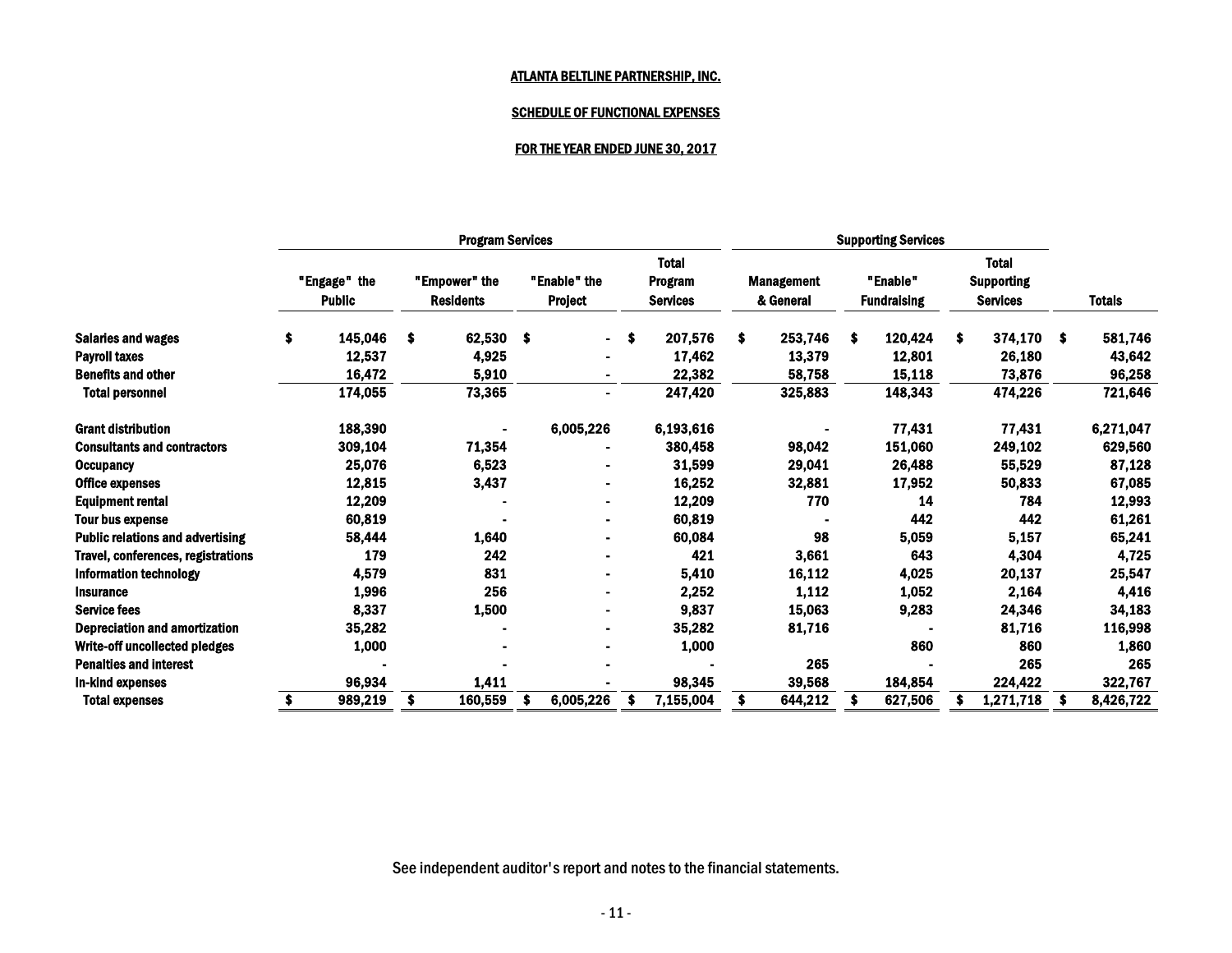# COMPLIANCE AND INTERNAL CONTROL REPORT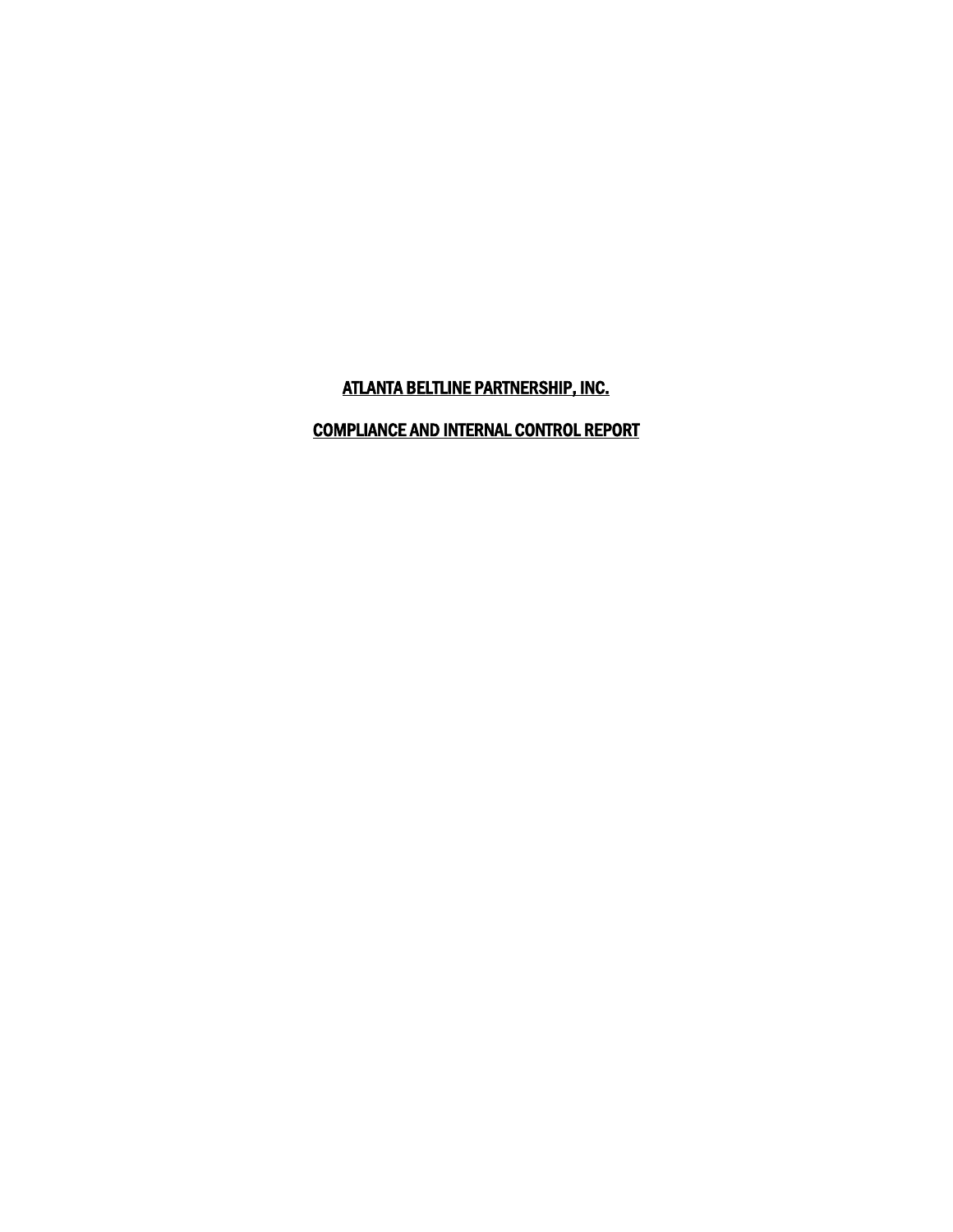# **MARTIN, HARPS, SYPHOE & CO.**<br>CERTIFIED PUBLIC ACCOUNTANTS

167 TRINITY AVENUE, SW ATLANTA, GEORGIA 30303 (404) 525-3508 OFC (404) 521-3428 FAX

#### INDEPENDENT AUDITOR'S REPORT ON INTERNAL CONTROL OVER FINANCIAL REPORTING AND ON COMPLIANCE AND OTHER MATTERS BASED ON AN AUDIT OF FINANCIAL STATEMENTS PERFORMED IN ACCORDANCE WITH GOVERNMENT AUDITING STANDARDS

To the Board of Directors of Atlanta Beltline Partnership, Inc.:

We have audited, in accordance with the auditing standards generally accepted in the United States of America and the standards applicable to financial audits contained in *Government Auditing Standards* issued by the Comptroller General of the United States, the financial statements of Atlanta Beltline Partnership, Inc. (the "Organization"), which comprise the statement of financial position as of June 30, 2017, and the related statements of activities, and cash flows for the year then ended, and the related notes to the financial statements, and have issued our report thereon dated December 6, 2017.

#### Internal Control Over Financial Reporting

In planning and performing our audit of the financial statements, we considered the Organization's internal control over financial reporting (internal control) to determine the audit procedures that are appropriate in the circumstances for the purpose of expressing our opinion on the financial statements, but not for the purpose of expressing an opinion on the effectiveness of the Organization's internal control. Accordingly, we do not express an opinion on the effectiveness of the Organization's internal control.

A deficiency in internal control exists when the design or operation of a control does not allow management or employees, in the normal course of performing their assigned functions, to prevent, or detect and correct, misstatements on a timely basis. A material weakness is a deficiency, or a combination of deficiencies, in internal control, such that there is a reasonable possibility that a material misstatement of the entity's financial statements will not be prevented, or detected and corrected on a timely basis. A significant deficiency is a deficiency, or a combination of deficiencies, in internal control that is less severe than a material weakness, yet important enough to merit attention by those charged with governance.

Our consideration of internal control was for the limited purpose described in the first paragraph of this section and was not designed to identify all deficiencies in internal control that might be material weaknesses or significant deficiencies. Given these limitations, during our audit we did not identify any deficiencies in internal control that we consider to be material weaknesses. However, material weaknesses may exist that have not been identified.

#### Compliance and Other Matters

As part of obtaining reasonable assurance about whether the Organization's financial statements are free from material misstatement, we performed tests of its compliance with certain provisions of laws, regulations, contracts, and grant agreements, noncompliance with which could have a direct and material effect on the determination of financial statement amounts. However, providing an opinion on compliance with those provisions was not an objective of our audit, and accordingly, we do not express such an opinion. The results of our tests disclosed no instances of noncompliance or other matters that are required to be reported under Government Auditing Standards.